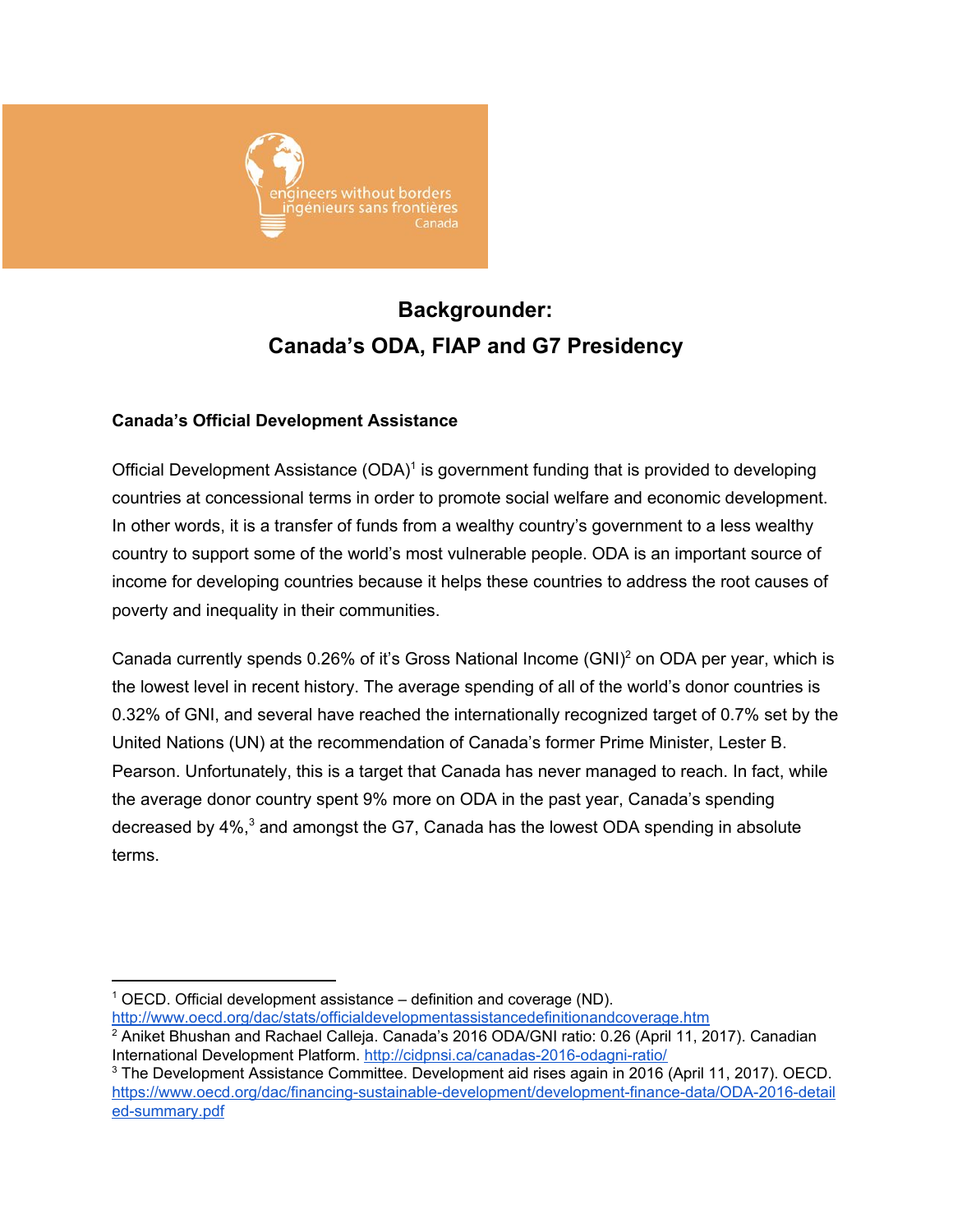

# **Canada's Feminist International Assistance Policy**

In June 2017, the Government of Canada released its Feminist International Assistance Policy (FIAP), a subsection of its Feminist Foreign Policy. The policy was produced after a lengthy consultation process known as the "International Assistance Review" that saw 15,000 people participate from civil society, government and the private sector.

The guiding idea behind the FIAP is that "advancing gender equality and promoting equal rights for women and girls is the most effective way to reduce poverty"<sup>4</sup>. It has six areas of focus including: 1) gender equality and the empowerment of women and girls, 2) human dignity, 3) growth that works for everyone, 4) environment and climate action, 5) inclusive governance, and 6) peace and security.

While the policy has been positively received by many civil society and private sector organizations in Canada, the Canadian government has been criticized for failing to provide new funding to execute on it.

# **Canada's G7 Presidency**

The Group of Seven (G7) is an informal body of democratic, industrialized countries, including Canada, France, Germany, Italy, Japan, the United Kingdom, and the United States, that meets every year to discuss global economic, security and governance issues.

Each year, a different member country holds the Presidency and leads the policy agenda. In 2018, Canada holds the Presidency and will host the G7 Leaders' Summit in Charlevoix, Quebec, from June 8-9. The Government of Canada has announced that the five focus areas of

<sup>4</sup> Global Affairs Canada. Canada launches new Feminist International Assistance Policy (June 9, 2017). Government of Canada[.](https://www.canada.ca/en/global-affairs/news/2017/06/canada_launches_newfeministinternationalassistancepolicy.html)

[https://www.canada.ca/en/global-affairs/news/2017/06/canada\\_launches\\_newfeministinternationalassista](https://www.canada.ca/en/global-affairs/news/2017/06/canada_launches_newfeministinternationalassistancepolicy.html) [ncepolicy.html](https://www.canada.ca/en/global-affairs/news/2017/06/canada_launches_newfeministinternationalassistancepolicy.html)